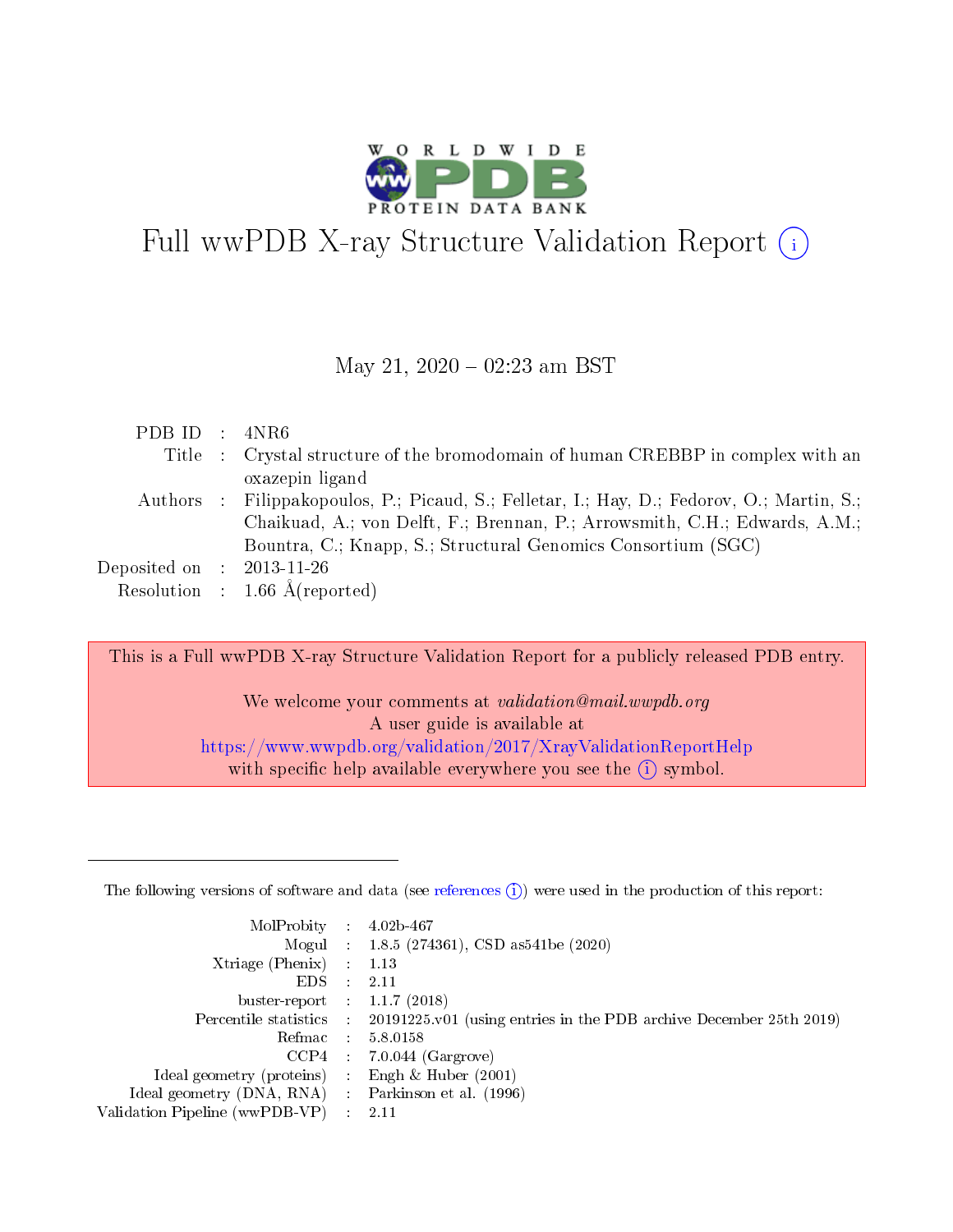## 1 [O](https://www.wwpdb.org/validation/2017/XrayValidationReportHelp#overall_quality)verall quality at a glance  $(i)$

The following experimental techniques were used to determine the structure: X-RAY DIFFRACTION

The reported resolution of this entry is 1.66 Å.

Percentile scores (ranging between 0-100) for global validation metrics of the entry are shown in the following graphic. The table shows the number of entries on which the scores are based.



| Metric                | Whole archive<br>$(\#\text{Entries})$ | Similar resolution<br>$(\#\text{Entries},\, \text{resolution}\; \text{range}(\textup{\AA}))$ |
|-----------------------|---------------------------------------|----------------------------------------------------------------------------------------------|
| $R_{free}$            | 130704                                | $1827(1.66-1.66)$                                                                            |
| Clashscore            | 141614                                | $1931(1.66-1.66)$                                                                            |
| Ramachandran outliers | 138981                                | $1891(1.66-1.66)$                                                                            |
| Sidechain outliers    | 138945                                | $1891(1.66-1.66)$                                                                            |
| RSRZ outliers         | 127900                                | $1791(1.66-1.66)$                                                                            |

The table below summarises the geometric issues observed across the polymeric chains and their fit to the electron density. The red, orange, yellow and green segments on the lower bar indicate the fraction of residues that contain outliers for  $>=3, 2, 1$  and 0 types of geometric quality criteria respectively. A grey segment represents the fraction of residues that are not modelled. The numeric value for each fraction is indicated below the corresponding segment, with a dot representing fractions  $\epsilon=5\%$  The upper red bar (where present) indicates the fraction of residues that have poor fit to the electron density. The numeric value is given above the bar.

| Mol | $\cap$ hain | Length | Quality of chain |    |  |
|-----|-------------|--------|------------------|----|--|
|     |             |        | 4%               |    |  |
|     |             | 10     | 90%              | 8% |  |

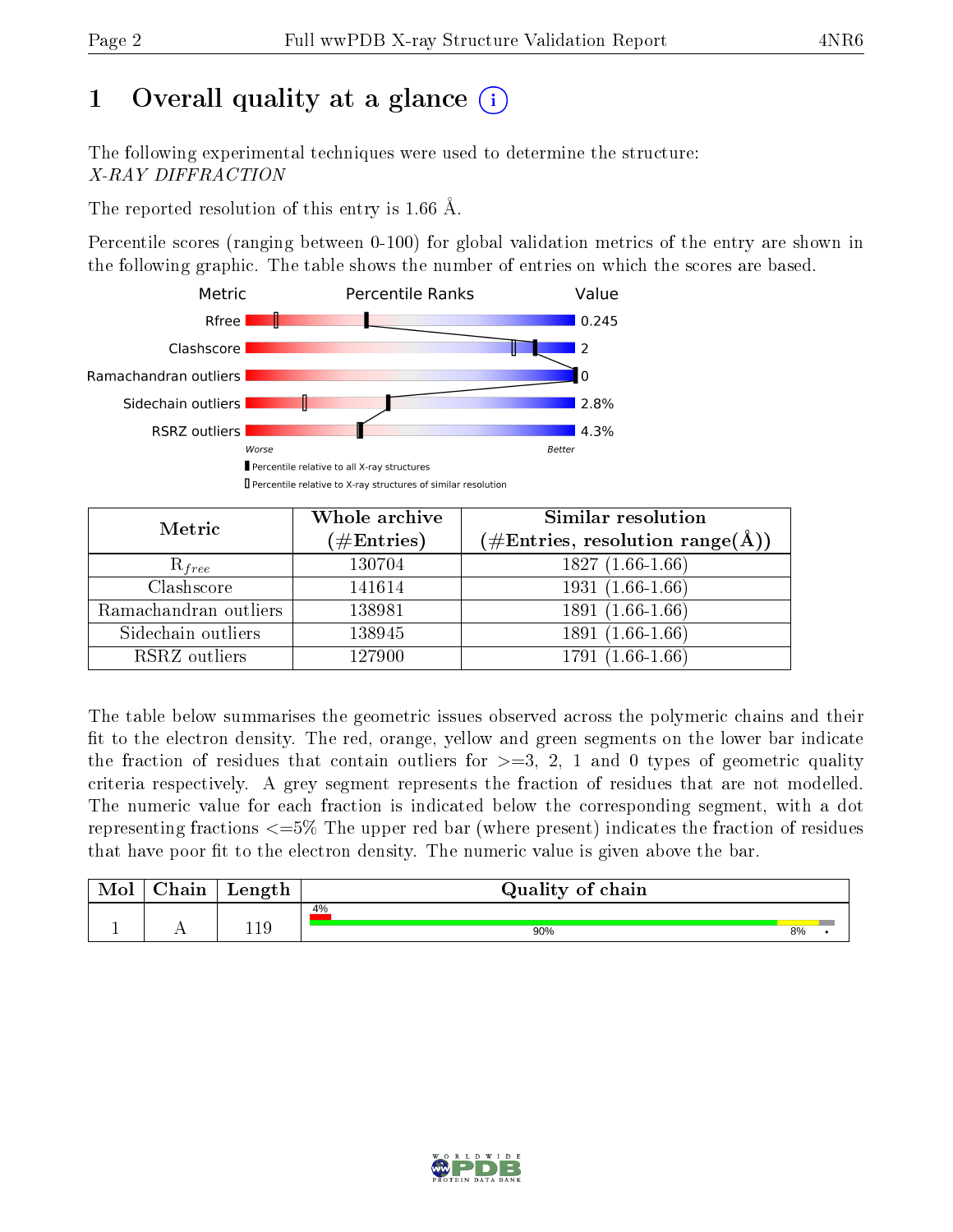# 2 Entry composition (i)

There are 3 unique types of molecules in this entry. The entry contains 1113 atoms, of which 0 are hydrogens and 0 are deuteriums.

In the tables below, the ZeroOcc column contains the number of atoms modelled with zero occupancy, the AltConf column contains the number of residues with at least one atom in alternate conformation and the Trace column contains the number of residues modelled with at most 2 atoms.

Molecule 1 is a protein called CREB-binding protein.

| Mol | Chain   Residues | $\rm{Atoms}$     |  |     |  |  | ZeroOcc   AltConf   Trace |  |
|-----|------------------|------------------|--|-----|--|--|---------------------------|--|
|     | 116              | $\mathrm{Total}$ |  | 156 |  |  |                           |  |

There are 2 discrepancies between the modelled and reference sequences:

| Chain |       | Residue   Modelled   Actual | Comment                     | Reference |
|-------|-------|-----------------------------|-----------------------------|-----------|
|       | 1079  | SER.                        | EXPRESSION TAG   UNP Q92793 |           |
|       | 1080- | MET                         | EXPRESSION TAG   UNP Q92793 |           |

 Molecule 2 is 1-[7-(3,4-dimethoxyphenyl)-9-{[(3R)-1-methylpiperidin-3-yl]methoxy}- 2,3-dihydro-1,4-benzoxazepin-4(5H)-yl]propan-1-one (three-letter code: 2LN) (formula:  $C_{27}H_{36}N_2O_5$ .



| Mol | $ $ Chain $ $ Residues | Atoms     |      |  |  | $ZeroOcc \mid AltConf \mid$ |
|-----|------------------------|-----------|------|--|--|-----------------------------|
|     |                        | Total C N |      |  |  |                             |
|     |                        |           | 27 2 |  |  |                             |

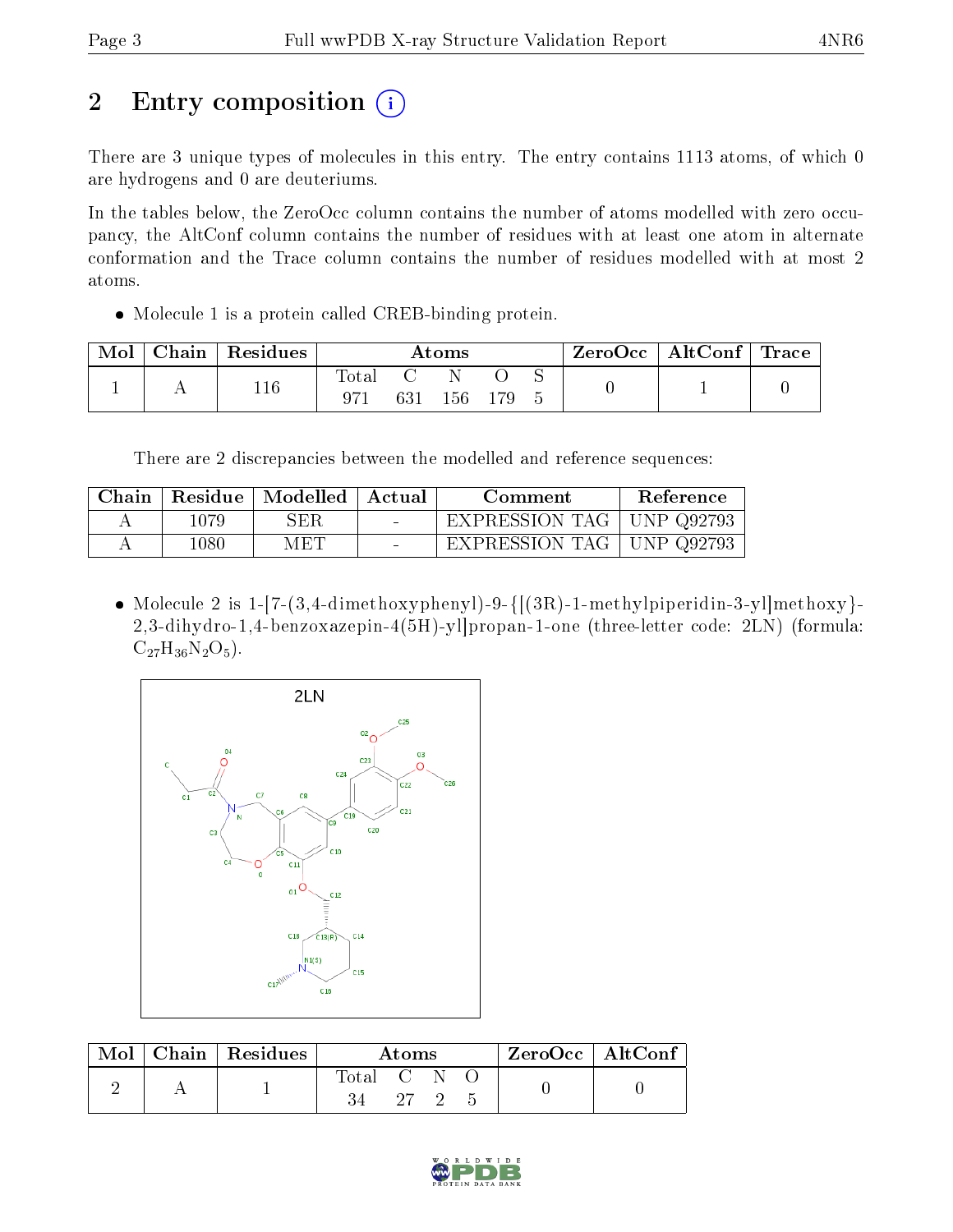$\bullet\,$  Molecule 3 is water.

|  | $Mol$   Chain   Residues | Atoms                   | $ZeroOcc \mid AltConf \mid$ |  |
|--|--------------------------|-------------------------|-----------------------------|--|
|  | 108                      | Total<br>$108\,$<br>108 |                             |  |

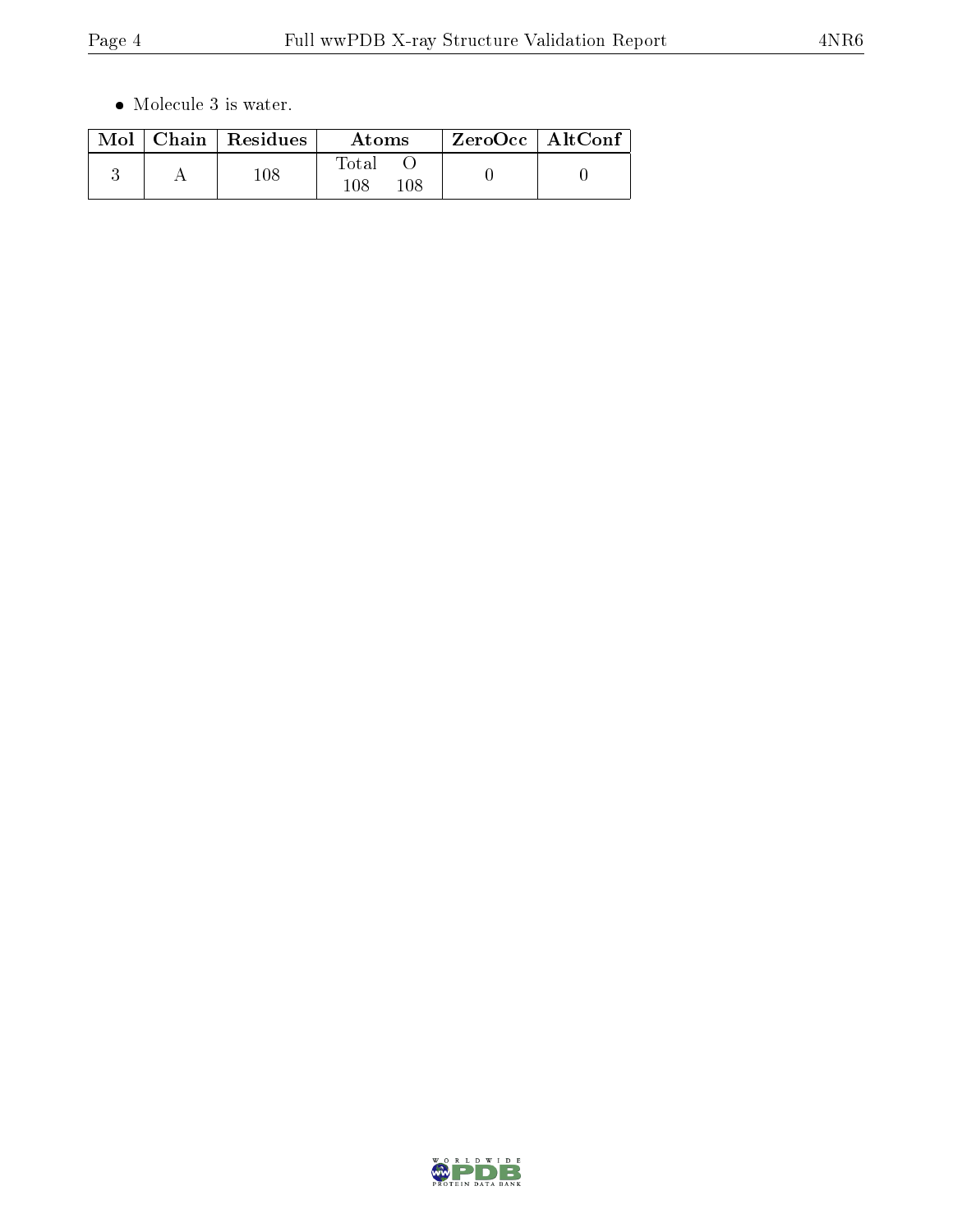## 3 Residue-property plots  $(i)$

These plots are drawn for all protein, RNA and DNA chains in the entry. The first graphic for a chain summarises the proportions of the various outlier classes displayed in the second graphic. The second graphic shows the sequence view annotated by issues in geometry and electron density. Residues are color-coded according to the number of geometric quality criteria for which they contain at least one outlier: green  $= 0$ , yellow  $= 1$ , orange  $= 2$  and red  $= 3$  or more. A red dot above a residue indicates a poor fit to the electron density (RSRZ  $> 2$ ). Stretches of 2 or more consecutive residues without any outlier are shown as a green connector. Residues present in the sample, but not in the model, are shown in grey.

• Molecule 1: CREB-binding protein



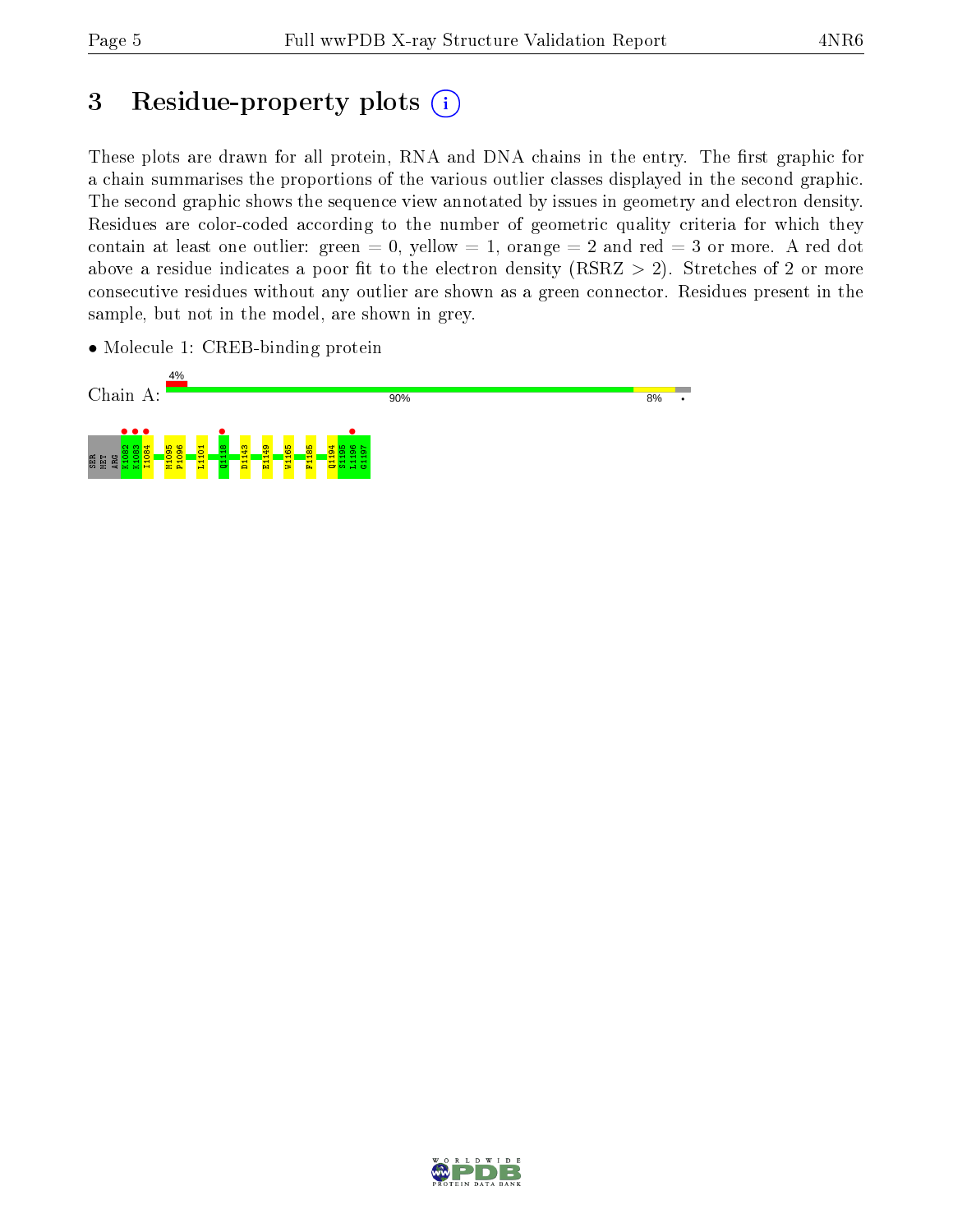## 4 Data and refinement statistics  $(i)$

| Property                                                         | Value                                                    | Source     |
|------------------------------------------------------------------|----------------------------------------------------------|------------|
| Space group                                                      | C121                                                     | Depositor  |
| Cell constants                                                   | $89.71\text{\AA}$<br>$35.14\rm \AA$<br>$40.40\text{\AA}$ | Depositor  |
| a, b, c, $\alpha$ , $\beta$ , $\gamma$                           | $93.00^\circ$<br>$90.00^\circ$<br>$90.00^{\circ}$        |            |
| Resolution $(A)$                                                 | 30.79<br>1.66<br>$\equiv$ .                              | Depositor  |
|                                                                  | 30.79<br>$-1.66$                                         | <b>EDS</b> |
| % Data completeness                                              | $98.8(30.79-1.66)$                                       | Depositor  |
| (in resolution range)                                            | 98.9 (30.79-1.66)                                        | <b>EDS</b> |
| $R_{merge}$                                                      | 0.06                                                     | Depositor  |
| $\mathrm{R}_{sym}$                                               | 0.06                                                     | Depositor  |
| $\langle I/\sigma(I) \rangle^{-1}$                               | $2.12$ (at 1.66Å)                                        | Xtriage    |
| Refinement program                                               | <b>REFMAC</b>                                            | Depositor  |
|                                                                  | $0.178$ ,<br>0.231                                       | Depositor  |
| $R, R_{free}$                                                    | $0.184$ ,<br>0.245                                       | DCC        |
| $R_{free}$ test set                                              | 749 reflections $(5.03\%)$                               | wwPDB-VP   |
| Wilson B-factor $(A^2)$                                          | 19.6                                                     | Xtriage    |
| Anisotropy                                                       | 0.749                                                    | Xtriage    |
| Bulk solvent $k_{sol}(\text{e}/\text{A}^3), B_{sol}(\text{A}^2)$ | $0.33$ , 44.9                                            | <b>EDS</b> |
| L-test for $\mathrm{twinning}^2$                                 | $< L >$ = 0.48, $< L2 >$ = 0.31                          | Xtriage    |
| Estimated twinning fraction                                      | No twinning to report.                                   | Xtriage    |
| $\overline{F_o}, \overline{F_c}$ correlation                     | 0.96                                                     | <b>EDS</b> |
| Total number of atoms                                            | 1113                                                     | wwPDB-VP   |
| Average B, all atoms $(A^2)$                                     | 29.0                                                     | wwPDB-VP   |

Xtriage's analysis on translational NCS is as follows: The largest off-origin peak in the Patterson function is  $9.54\%$  of the height of the origin peak. No significant pseudotranslation is detected.

<sup>&</sup>lt;sup>2</sup>Theoretical values of  $\langle |L| \rangle$ ,  $\langle L^2 \rangle$  for acentric reflections are 0.5, 0.333 respectively for untwinned datasets, and 0.375, 0.2 for perfectly twinned datasets.



<span id="page-5-1"></span><span id="page-5-0"></span><sup>1</sup> Intensities estimated from amplitudes.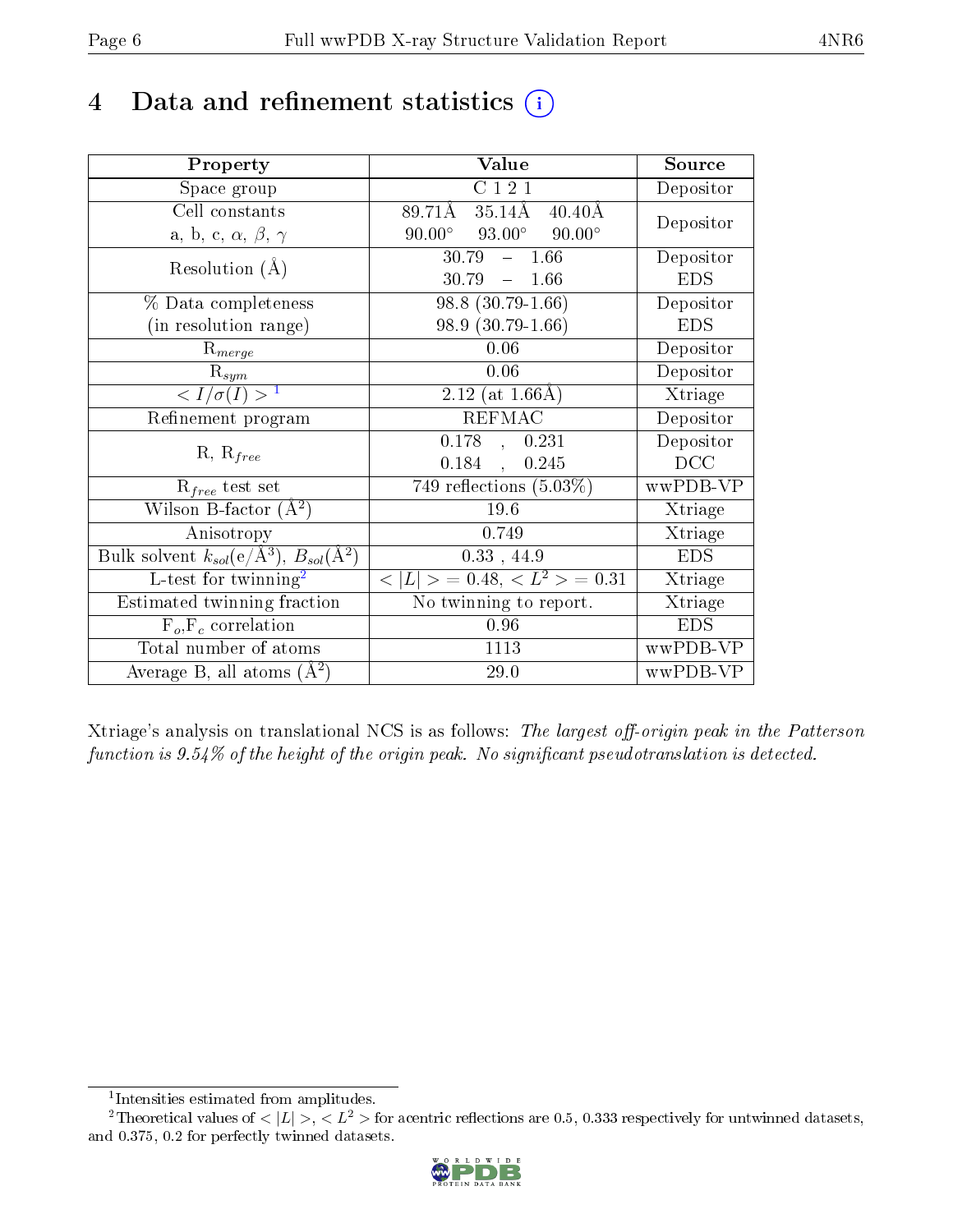## 5 Model quality  $(i)$

### 5.1 Standard geometry  $(i)$

Bond lengths and bond angles in the following residue types are not validated in this section: 2LN

The Z score for a bond length (or angle) is the number of standard deviations the observed value is removed from the expected value. A bond length (or angle) with  $|Z| > 5$  is considered an outlier worth inspection. RMSZ is the root-mean-square of all Z scores of the bond lengths (or angles).

| Mol | Chain |      | Bond lengths       | Bond angles |                    |  |
|-----|-------|------|--------------------|-------------|--------------------|--|
|     |       | RMSZ | # $ Z  > 5$        | RMSZ        | # $ Z  > 5$        |  |
|     |       |      | $1/1001$ $(0.1\%)$ | 0.84        | $1/1358$ $(0.1\%)$ |  |

All (1) bond length outliers are listed below:

|  |  |                             | $\mid$ Mol $\mid$ Chain $\mid$ Res $\mid$ Type $\mid$ Atoms $\mid$ Z $\mid$ Observed(A) $\mid$ Ideal(A) $\mid$ |  |
|--|--|-----------------------------|----------------------------------------------------------------------------------------------------------------|--|
|  |  | 1165   TRP   CD2-CE2   5.01 |                                                                                                                |  |

All (1) bond angle outliers are listed below:

|  |  | $\parallel$ Mol $\parallel$ Chain $\parallel$ Res $\parallel$ Type $\parallel$ Atoms | $\parallel$ Z $\parallel$ Observed( <sup>o</sup> ) $\parallel$ Ideal( <sup>o</sup> ) $\parallel$ |        |
|--|--|--------------------------------------------------------------------------------------|--------------------------------------------------------------------------------------------------|--------|
|  |  | 1143   ASP   CB-CG-OD1   5.76                                                        | 123.48                                                                                           | 118.30 |

There are no chirality outliers.

There are no planarity outliers.

#### $5.2$  Too-close contacts  $(i)$

In the following table, the Non-H and H(model) columns list the number of non-hydrogen atoms and hydrogen atoms in the chain respectively. The H(added) column lists the number of hydrogen atoms added and optimized by MolProbity. The Clashes column lists the number of clashes within the asymmetric unit, whereas Symm-Clashes lists symmetry related clashes.

| Mol |     |     | Chain   Non-H   H(model)   H(added)   Clashes   Symm-Clashes |
|-----|-----|-----|--------------------------------------------------------------|
|     |     | 952 |                                                              |
|     |     |     |                                                              |
|     | 108 |     |                                                              |
|     |     | 188 |                                                              |

The all-atom clashscore is defined as the number of clashes found per 1000 atoms (including

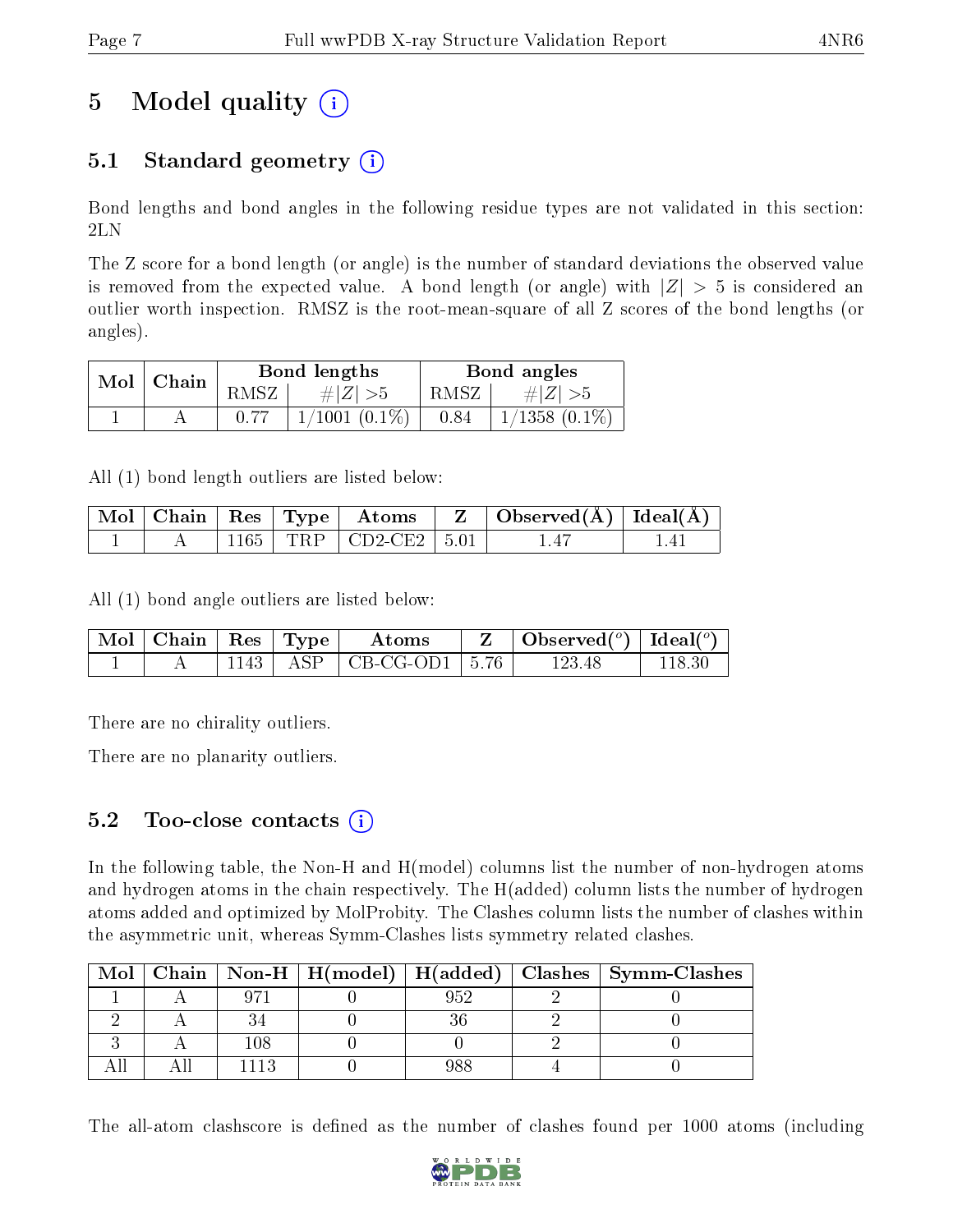hydrogen atoms). The all-atom clashscore for this structure is 2.

All (4) close contacts within the same asymmetric unit are listed below, sorted by their clash magnitude.

| Atom-1                    | Atom-2                 | Interatomic<br>distance (A | <b>Clash</b><br>overlap $(A)$ |
|---------------------------|------------------------|----------------------------|-------------------------------|
| 2:A:1201:2LN:H37          | 3: A:1397:HOH:O        | 1.93                       | 0.67                          |
| 1: A : 1101 : LEU : HD 21 | $1:$ A:1185: PHE: HB2. | 1.92                       | 0.51                          |
| 1: A: 1095: MET: N        | 1: A: 1096: PRO:CD     | 2.81                       | 1.44                          |
| 2:A:1201:2LN:H31          | 3: A:1361:HOH:O        | 2.18                       | 1 43                          |

There are no symmetry-related clashes.

### 5.3 Torsion angles (i)

#### 5.3.1 Protein backbone  $(i)$

In the following table, the Percentiles column shows the percent Ramachandran outliers of the chain as a percentile score with respect to all X-ray entries followed by that with respect to entries of similar resolution.

The Analysed column shows the number of residues for which the backbone conformation was analysed, and the total number of residues.

| $\mid$ Mol $\mid$ Chain $\mid$ | Analysed                   | Favoured   Allowed   Outliers   Percentiles |  |                     |  |
|--------------------------------|----------------------------|---------------------------------------------|--|---------------------|--|
|                                | 115/119 (97%)   115 (100%) |                                             |  | $\parallel$ 100 100 |  |

There are no Ramachandran outliers to report.

#### 5.3.2 Protein sidechains  $(i)$

In the following table, the Percentiles column shows the percent sidechain outliers of the chain as a percentile score with respect to all X-ray entries followed by that with respect to entries of similar resolution.

The Analysed column shows the number of residues for which the sidechain conformation was analysed, and the total number of residues.

| Mol   Chain | Analysed                     |             | Rotameric   Outliers   Percentiles |  |
|-------------|------------------------------|-------------|------------------------------------|--|
|             | $107/112(96\%)$   104 (97\%) | $  3 (3\%)$ | 18 <br> 43                         |  |

All (3) residues with a non-rotameric sidechain are listed below:

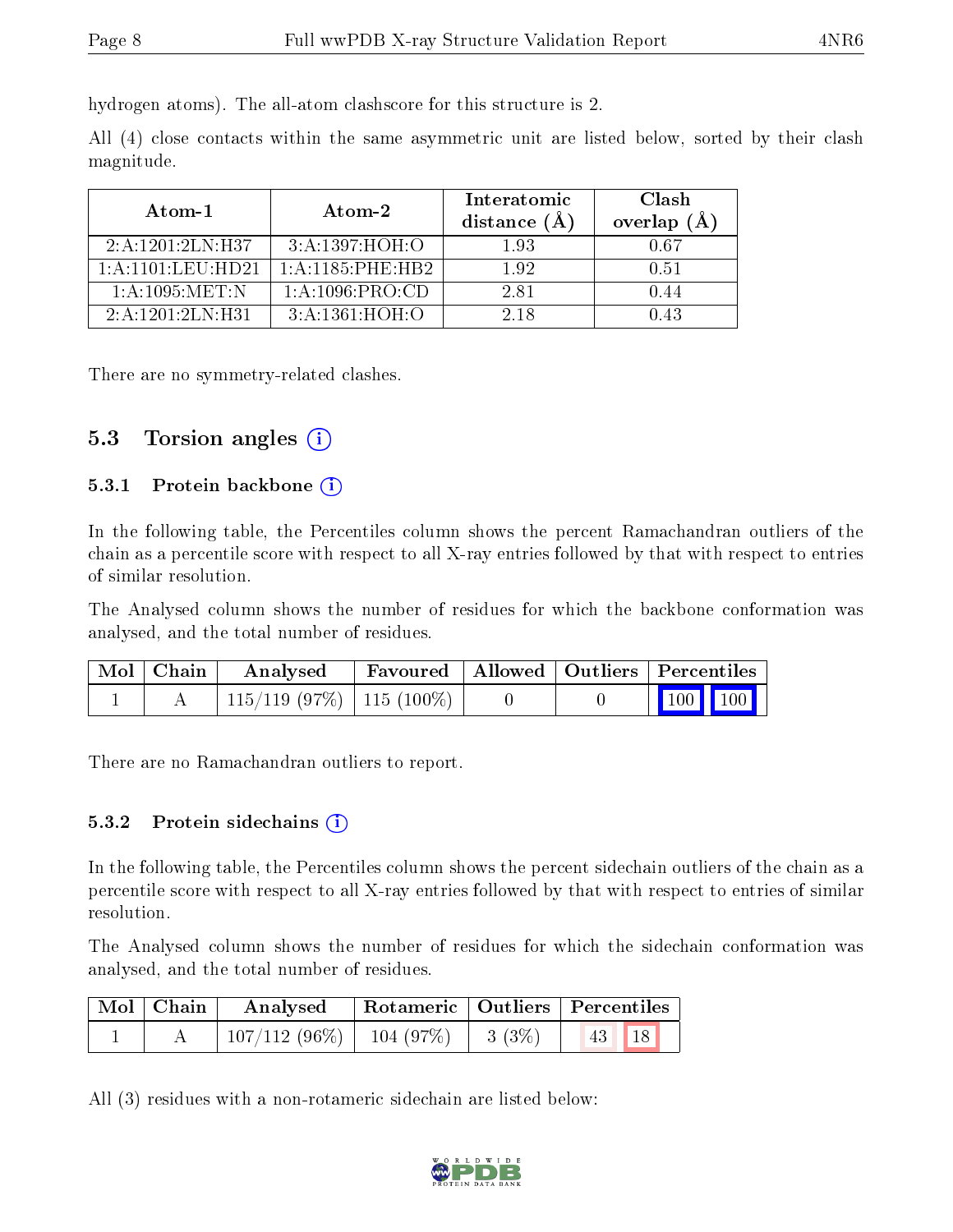| Mol | Chain | Res  | <b>Type</b> |
|-----|-------|------|-------------|
|     |       | 1084 | 11. H       |
|     |       | 1149 | <b>GLU</b>  |
|     |       | 1194 | CH N        |

Some sidechains can be flipped to improve hydrogen bonding and reduce clashes. There are no such sidechains identified.

#### 5.3.3 RNA  $(i)$

There are no RNA molecules in this entry.

#### 5.4 Non-standard residues in protein, DNA, RNA chains  $(i)$

There are no non-standard protein/DNA/RNA residues in this entry.

#### 5.5 Carbohydrates  $(i)$

There are no carbohydrates in this entry.

#### 5.6 Ligand geometry (i)

1 ligand is modelled in this entry.

In the following table, the Counts columns list the number of bonds (or angles) for which Mogul statistics could be retrieved, the number of bonds (or angles) that are observed in the model and the number of bonds (or angles) that are defined in the Chemical Component Dictionary. The Link column lists molecule types, if any, to which the group is linked. The Z score for a bond length (or angle) is the number of standard deviations the observed value is removed from the expected value. A bond length (or angle) with  $|Z| > 2$  is considered an outlier worth inspection. RMSZ is the root-mean-square of all Z scores of the bond lengths (or angles).

| $\bf{Mol}$ |     | $\mid$ Type $\mid$ Chain $\mid$ | $^{\circ}$ Res | Link | Bond lengths |          |                      | Bond angles |      |                                  |
|------------|-----|---------------------------------|----------------|------|--------------|----------|----------------------|-------------|------|----------------------------------|
|            |     |                                 |                |      | Counts       |          | $ RMSZ $ # $ Z  > 2$ |             |      | Counts   RMSZ $\vert \#  Z  > 2$ |
| ↵          | 2LN |                                 | 1201           |      | 37, 37, 37   | $1.84\,$ | $(24\%)$<br>9(       | 46,51,51    | 1.40 | $ 5(10\%) $                      |

In the following table, the Chirals column lists the number of chiral outliers, the number of chiral centers analysed, the number of these observed in the model and the number defined in the Chemical Component Dictionary. Similar counts are reported in the Torsion and Rings columns. '-' means no outliers of that kind were identified.

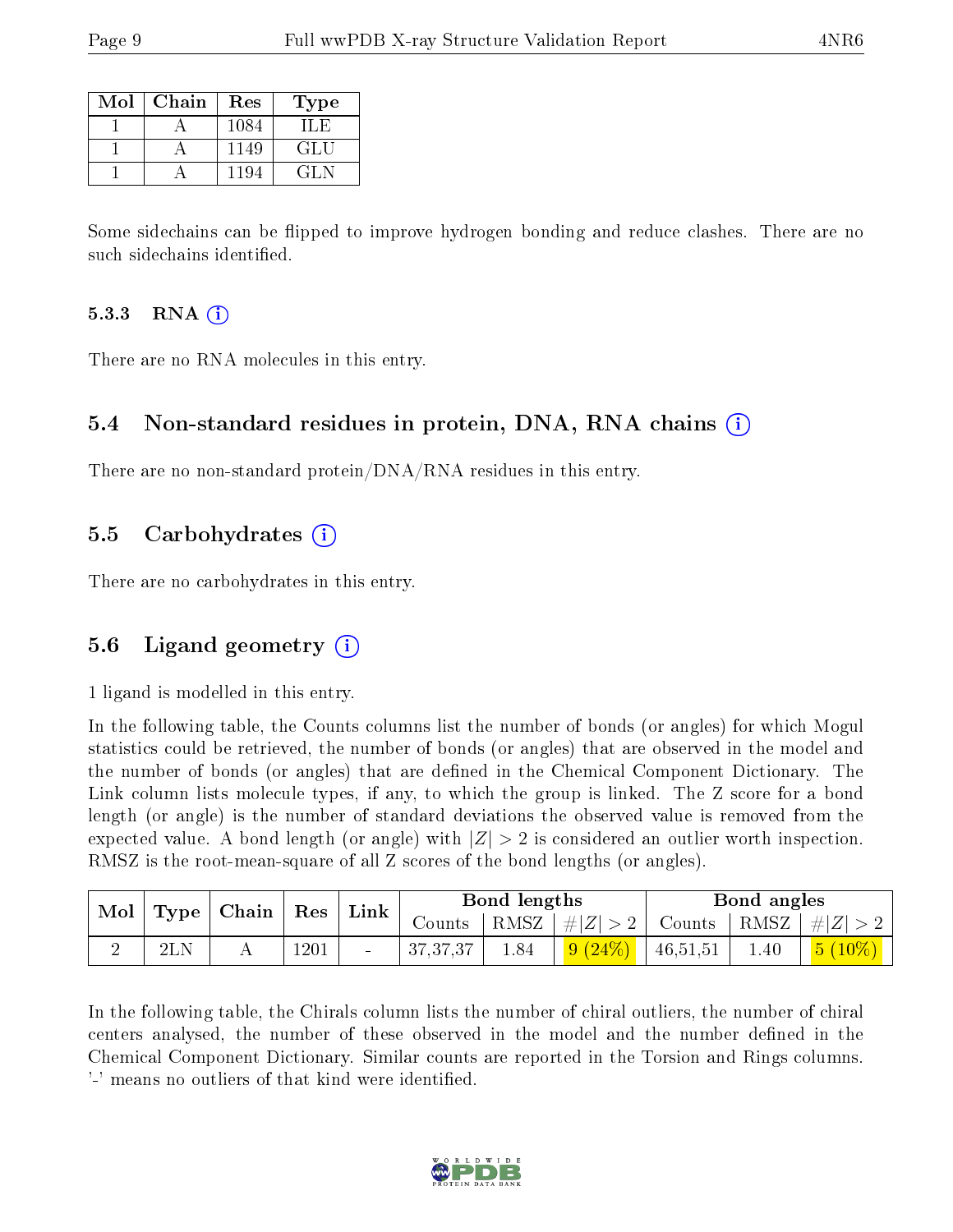|     |                      |                          |        | Mol   Type   Chain   Res   Link   Chirals   Torsions   Rings  |  |
|-----|----------------------|--------------------------|--------|---------------------------------------------------------------|--|
| 2LN | $\vert$ 1201 $\vert$ | <b>Contract Contract</b> | $\sim$ | $\frac{1}{10}/\frac{17}{39}/39 \cdot \frac{0}{3}/\frac{4}{4}$ |  |

| Mol            | Chain | Res  | <b>Type</b> | Atoms     | Z       | Observed $(A)$ | $Ideal(\AA)$ |
|----------------|-------|------|-------------|-----------|---------|----------------|--------------|
| $\overline{2}$ | А     | 1201 | 2LN         | $O-C5$    | $-4.79$ | 1.32           | 1.38         |
| $\overline{2}$ | А     | 1201 | 2LN         | $C1-C2$   | 4.13    | 1.58           | 1.51         |
| $\overline{2}$ | А     | 1201 | 2LN         | $C2-N$    | 4.05    | 1.43           | 1.35         |
| $\overline{2}$ | А     | 1201 | 2LN         | $C11-C5$  | 3.15    | 1.47           | 1.41         |
| $\overline{2}$ | А     | 1201 | 2LN         | $C24-C23$ | 2.99    | 1.44           | 1.38         |
| $\overline{2}$ | А     | 1201 | 2LN         | $C10-C9$  | 2.87    | 1.44           | 1.39         |
| $\overline{2}$ | А     | 1201 | 2LN         | $C3-C4$   | 2.62    | 1.54           | 1.51         |
| $\overline{2}$ | А     | 1201 | 2LN         | $C18-N1$  | 2.60    | 1.50           | 1.46         |
| $\overline{2}$ | А     | 1201 | 2LN         | $C16-N1$  | 2.31    | 1.51           | 1.46         |

All (9) bond length outliers are listed below:

All (5) bond angle outliers are listed below:

| Mol                  | Chain | Res  | Type | Atoms                                            |         | Observed $(°)$ | Ideal $(^\circ)$ |
|----------------------|-------|------|------|--------------------------------------------------|---------|----------------|------------------|
| $\mathcal{L}$        |       | 1201 | 2L N | $C16-N1-C18$                                     | 5.51    | 115.20         | 110.16           |
| $\overline{2}$       |       | 1201 | 2L N | O <sub>2</sub> -C <sub>23</sub> -C <sub>22</sub> | 2.48    | 118.86         | 115.41           |
| 2                    |       | 1201 | 2L N | $O$ -C <sub>5</sub> -C <sub>6</sub>              | 2.30    | 124.61         | 119.54           |
| $\overline{2}$       |       | 1201 | 2LN  | $C20-C19-C24$                                    | $-2.28$ | 114.94         | 118.16           |
| $\ddot{\phantom{0}}$ |       | 1201 | 9L N | $C21-C20-C19$                                    | 2.13    | 124.20         | 121 13           |

There are no chirality outliers.

There are no torsion outliers.

There are no ring outliers.

1 monomer is involved in 2 short contacts:

|  |            | Mol   Chain   Res   Type   Clashes   Symm-Clashes |
|--|------------|---------------------------------------------------|
|  | 1201   2LN |                                                   |

The following is a two-dimensional graphical depiction of Mogul quality analysis of bond lengths, bond angles, torsion angles, and ring geometry for all instances of the Ligand of Interest. In addition, ligands with molecular weight > 250 and outliers as shown on the validation Tables will also be included. For torsion angles, if less then 5% of the Mogul distribution of torsion angles is within 10 degrees of the torsion angle in question, then that torsion angle is considered an outlier. Any bond that is central to one or more torsion angles identified as an outlier by Mogul will be highlighted in the graph. For rings, the root-mean-square deviation (RMSD) between the ring in question and similar rings identified by Mogul is calculated over all ring torsion angles. If the average RMSD is greater than 60 degrees and the minimal RMSD between the ring in question and any Mogul-identified rings is also greater than 60 degrees, then that ring is considered an outlier.

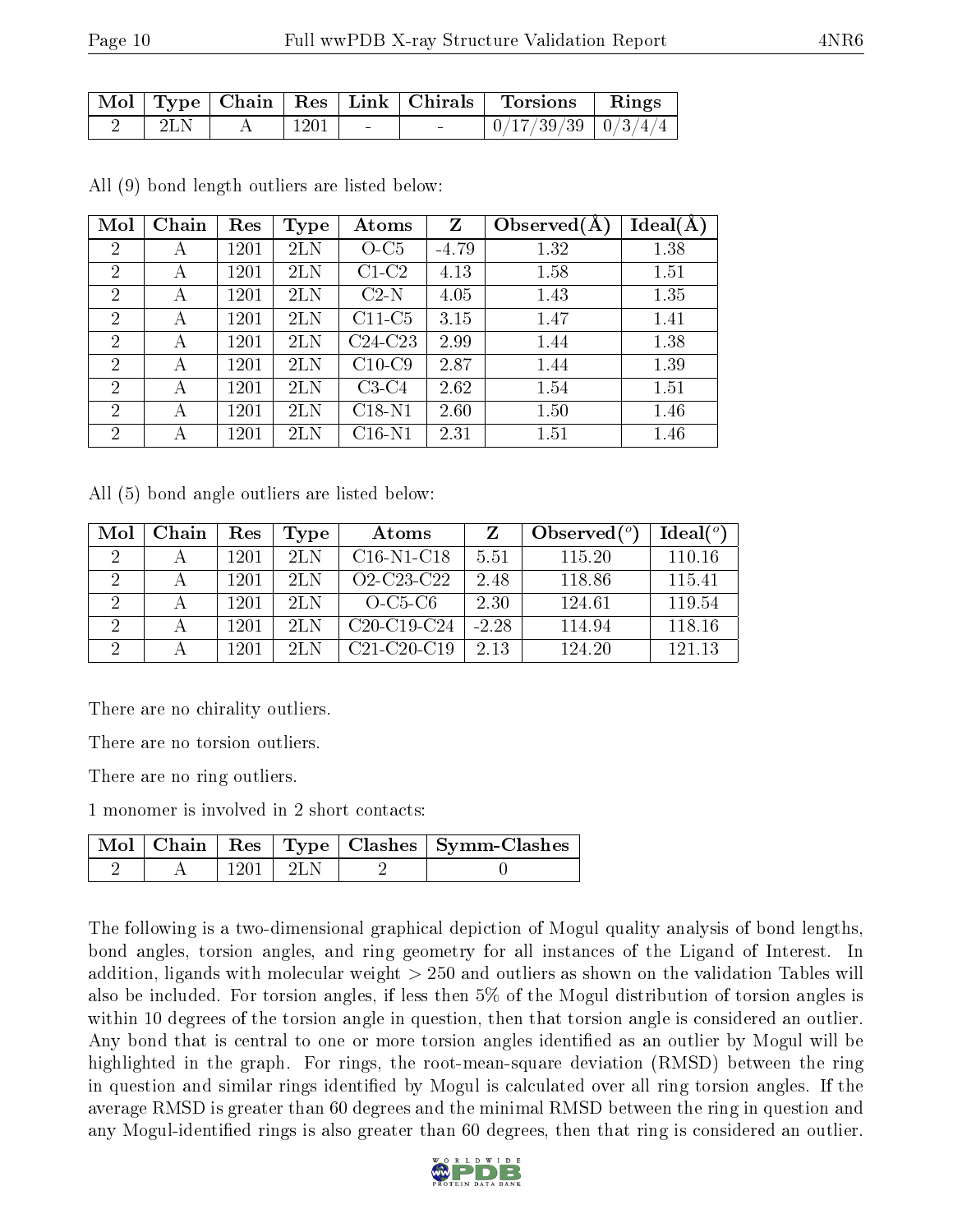The outliers are highlighted in purple. The color gray indicates Mogul did not find sufficient equivalents in the CSD to analyse the geometry.



#### 5.7 [O](https://www.wwpdb.org/validation/2017/XrayValidationReportHelp#nonstandard_residues_and_ligands)ther polymers (i)

There are no such residues in this entry.

### 5.8 Polymer linkage issues (i)

There are no chain breaks in this entry.

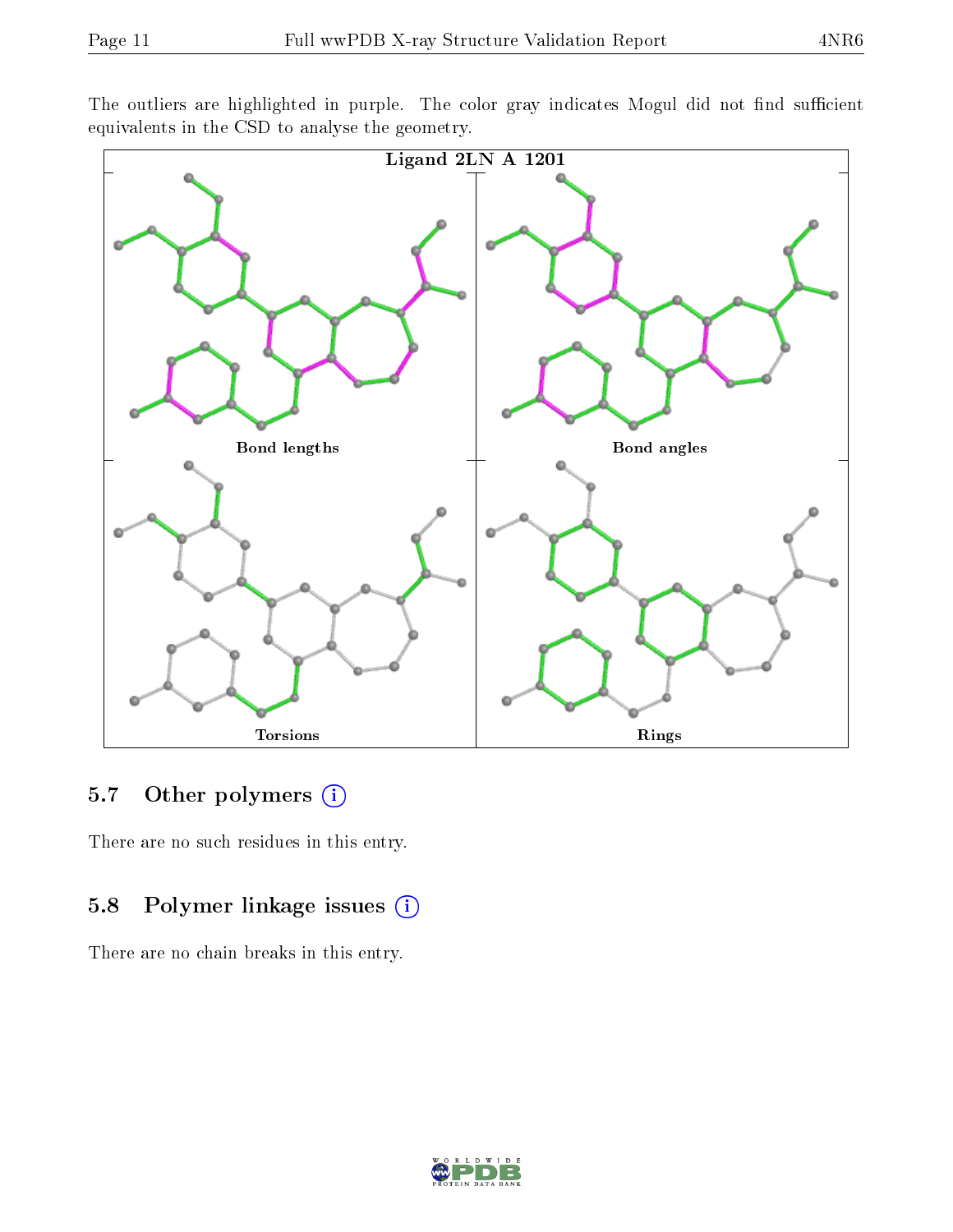### 6 Fit of model and data  $\left( \cdot \right)$

### 6.1 Protein, DNA and RNA chains (i)

In the following table, the column labelled  $#RSRZ>2'$  contains the number (and percentage) of RSRZ outliers, followed by percent RSRZ outliers for the chain as percentile scores relative to all X-ray entries and entries of similar resolution. The OWAB column contains the minimum, median,  $95<sup>th</sup>$  percentile and maximum values of the occupancy-weighted average B-factor per residue. The column labelled  $Q < 0.9$  lists the number of (and percentage) of residues with an average occupancy less than 0.9.

|  | $\mid$ Mol $\mid$ Chain $\mid$ Analysed $\mid$ <rsrz> <math>\mid</math></rsrz> |  |  |  |                                              |  |
|--|--------------------------------------------------------------------------------|--|--|--|----------------------------------------------|--|
|  | 116/119 (97%)                                                                  |  |  |  | $-0.06$   5 (4\%)   35   34   15, 24, 57, 94 |  |

All (5) RSRZ outliers are listed below:

| Mol | Chain | Res  | <b>Type</b> | <b>RSRZ</b> |
|-----|-------|------|-------------|-------------|
|     |       | 1084 | ILE         | 5.3         |
|     |       | 1196 | LEU         | 3.7         |
|     |       | 1082 | <b>LYS</b>  | 3.3         |
|     |       | 1083 | <b>LYS</b>  | 2.6         |
|     |       | 1118 | GL N        | 2.3         |

### 6.2 Non-standard residues in protein, DNA, RNA chains (i)

There are no non-standard protein/DNA/RNA residues in this entry.

#### 6.3 Carbohydrates (i)

There are no carbohydrates in this entry.

### 6.4 Ligands  $(i)$

In the following table, the Atoms column lists the number of modelled atoms in the group and the number defined in the chemical component dictionary. The B-factors column lists the minimum, median,  $95<sup>th</sup>$  percentile and maximum values of B factors of atoms in the group. The column labelled  $Q< 0.9$ ' lists the number of atoms with occupancy less than 0.9.

|     |  |                                    |  | $\begin{array}{ c c c c c c }\hline \text{Mol} & \text{Type} & \text{Chain} & \text{Res} & \text{Atoms} & \text{RSCC} & \text{RSR} & \text{B-factors}(\AA^2) & \text{Q<0.9}\hline \end{array}$ |  |
|-----|--|------------------------------------|--|------------------------------------------------------------------------------------------------------------------------------------------------------------------------------------------------|--|
| 2LN |  | $1201$   $34/34$   $0.94$   $0.09$ |  | 12,24,70,96                                                                                                                                                                                    |  |

The following is a graphical depiction of the model fit to experimental electron density of all